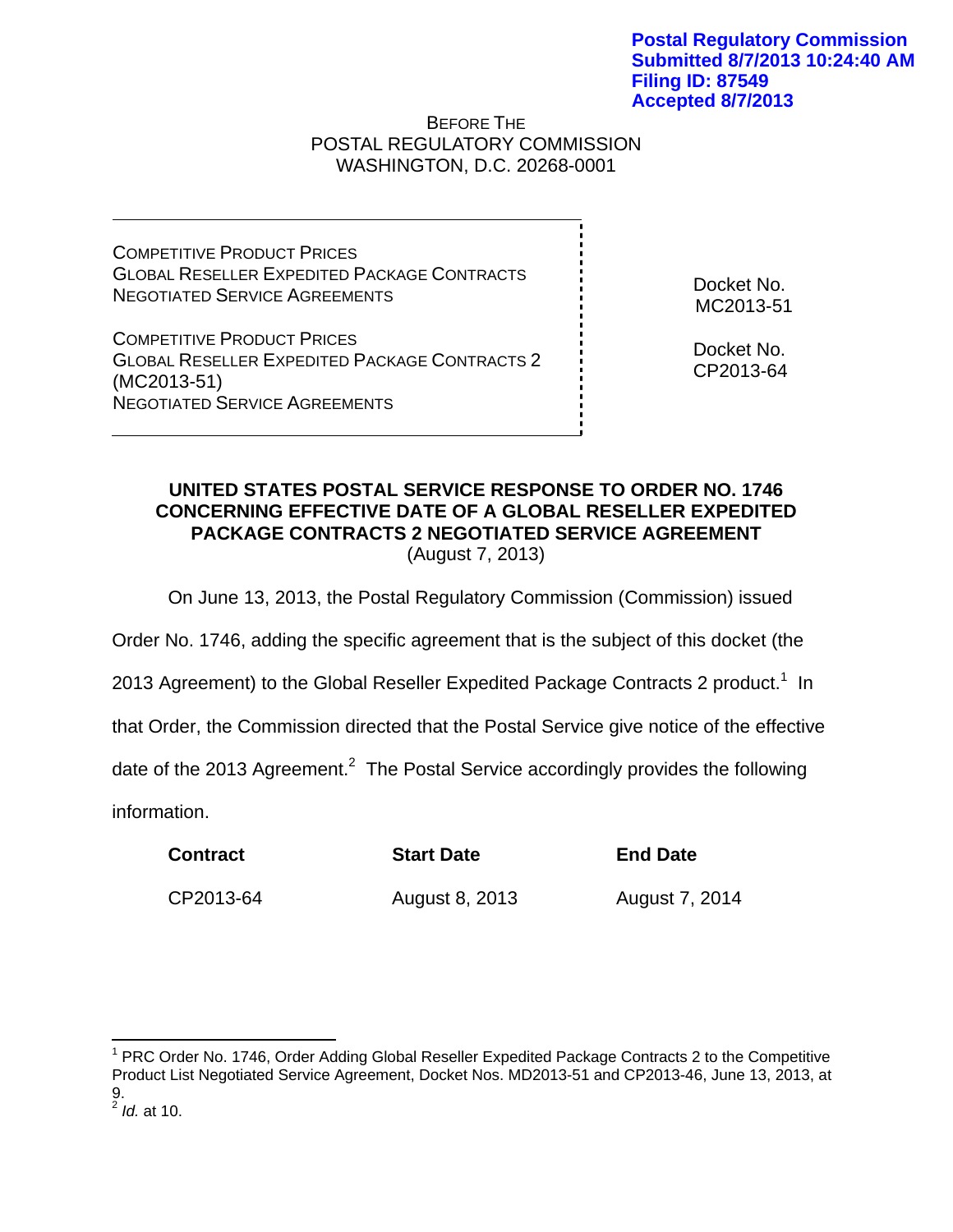Because the effective date for the 2013 Agreement is August 8, 2013, the agreement that is the subject of Docket No. CP2011-55 (the 2010 Agreement) will terminate at 11:59pm on August 7, 2013. $3$ 

 In Chairman's Information Request No. 1, the Commission asked the Postal Service to "identify the terms, if any, of the [2010 Agreement] that will continue to be in effect assuming an effective date is established for [the 2013 Agreement]."<sup>4</sup> In response, the Postal Service explained that, neither the Reseller nor the Postal Service would be released from any applicable obligations arising under the 2010 Agreement, with the exception of a few paragraphs and articles of that agreement that are listed in Paragraph 2 of Article 14 of the 2013 Agreement.<sup>5</sup>

 In Order No. 1746, the Commission stated that the Postal Service's "Response to CHIR No. 1 discusses particular terms of the 2010 Contract that do not continue in effect, but does not identify or explain which terms **do** continue in effect."<sup>6</sup> In the order, the Commission requested that the Postal Service file with its notice of the effective date of the 2013 Agreement, "a list of the terms of the [2010 Agreement] that continue in effect after termination of that contract."<sup>7</sup> In response, the Postal Service provides the following explanation.

 The terms of the 2010 Agreement, with the exception of the few paragraphs and articles listed in Paragraph 2 of Article 14 of the 2013 Agreement, continue in effect

 $\overline{a}$ 

<sup>3</sup> In accordance with Paragraph 2 of Article 14 of the 2013 Global Reseller Agreement. *See* Request of the United States Postal Service to Add Global Reseller Expedited Package Contracts 2 to the Competitive Products List and Notice of Filing a Global Reseller Expedited Package 2 Negotiated Service Agreement and Application for Nonpublic Treatment of Materials Filed Under Seal, Docket Nos. MC2013- 51 and CP2013-64, May 24, 2013, Attachment 4, Article 14, Paragraph 2.

<sup>4</sup> Chairman's Information Request No. 1, Docket Nos. MC2013-51 and CP2013-64, June 6, 2013, at 2. <sup>5</sup> *See* Response of the United States Postal Service to Chairman's Information Request No. 1, Docket Nos. MC2013-51 and CP2013-64, June 10, 2013.

<sup>6</sup> PRC Order No. 1746, at 5.

<sup>7</sup> *Id*. at 10.